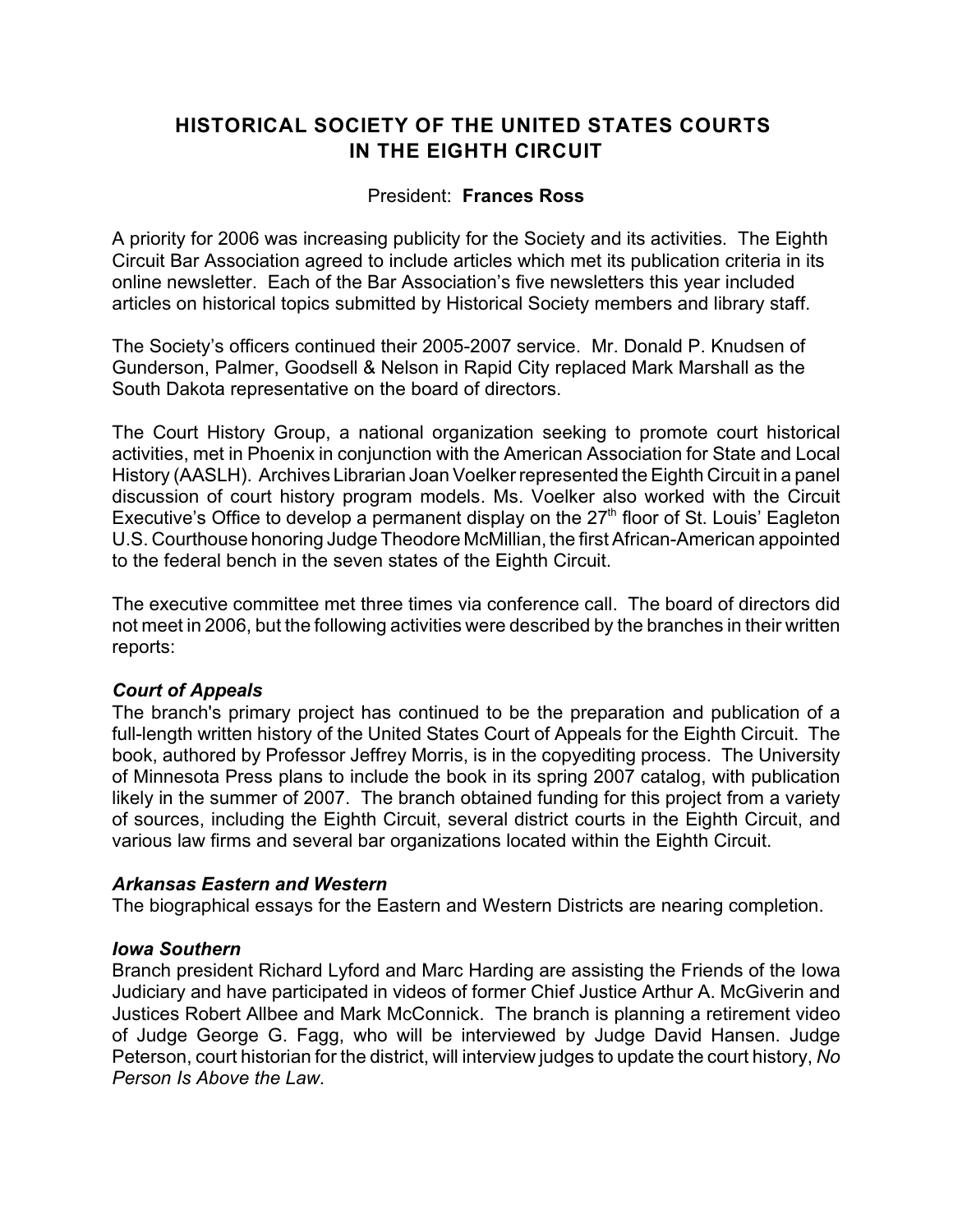#### *Minnesota*

A display honoring Judge Rensselaer Nelson, the first Judge for the Minnesota territory, is being developed for the Minneapolis Courthouse lobby display case. The branch will seek funding from the district court to have the exhibit prepared professionally. The district's *Portraits of Justice* video series featuring oral histories of Minnesota's federal district judges will be updated to include interviews with Judges Joan Ericksen and Patrick Schiltz. The branch will look into converting the video series to DVD format. The branch also plans to update its court history published in 1989.

#### *Missouri Eastern*

The branch has continued to be very active with several subcommittees working on various projects. The subcommittee to publish a history of the district continues to search for an author. Candidates have been interviewed, and a prospect is being considered. The Oral History Subcommittee finished the video presentation of Judge William L. Hungate. The subcommittee to identify and prepare reports and video presentations on the 18 most significant cases in the history of the Eastern District has made assignments to authors.

#### *Missouri Western*

The branch continued to position itself to launch a significant three-to-five year campaign, to raise approximately \$750,000 to build a Learning Center and Museum in the Bell Room of the Charles E. Whittaker U.S. Courthouse in Kansas City. The branch has opened a fund for the receipt of contributions at the Greater Kansas City Charitable Foundation and has obtained a professional fund-raiser to offer guidance in aggressive, sophisticated fundraising efforts in the community, particularly with foundations. One law firm has made a contribution of \$16,500 (out of a total pledge of \$25,000) and a member of the Society has made a \$1,000 contribution. To improve fund-raising success, the branch plans to develop a viable, workable theme for its project.

#### *Nebraska*

The branch continues with its project to publish a written history of the district court, from the territorial beginnings to the Wounded Knee cases. Dr. John Wunder, the court's historian and author, suffered a heart attack recently. While Dr. Wunder is recovering, Dr. Mark Scherer has been contacted to complete the first installment. The branch hopes the manuscript will be completed within a year or so. The branch is also working on an oral history project, with plans to interview Judges Beam, Shanahan, and Urbom. The branch will provide copies of the interviews to the Nebraska State Historical Society.

## *South Dakota*

During the last year, the branch began obtaining oral histories of the senior district court judges. Partial funding for this project came from the Pennington County Bar Association. Judge Andrew Bogue's interview has been taped and copies distributed to the district court archives, former law clerks, and other interested parties. A committee of approximately eight of Judge Richard Battey's former and current law clerks met to discuss the parameters of his interview, and taping is scheduled. The next priority will be the oral history of Judge John B. Jones.